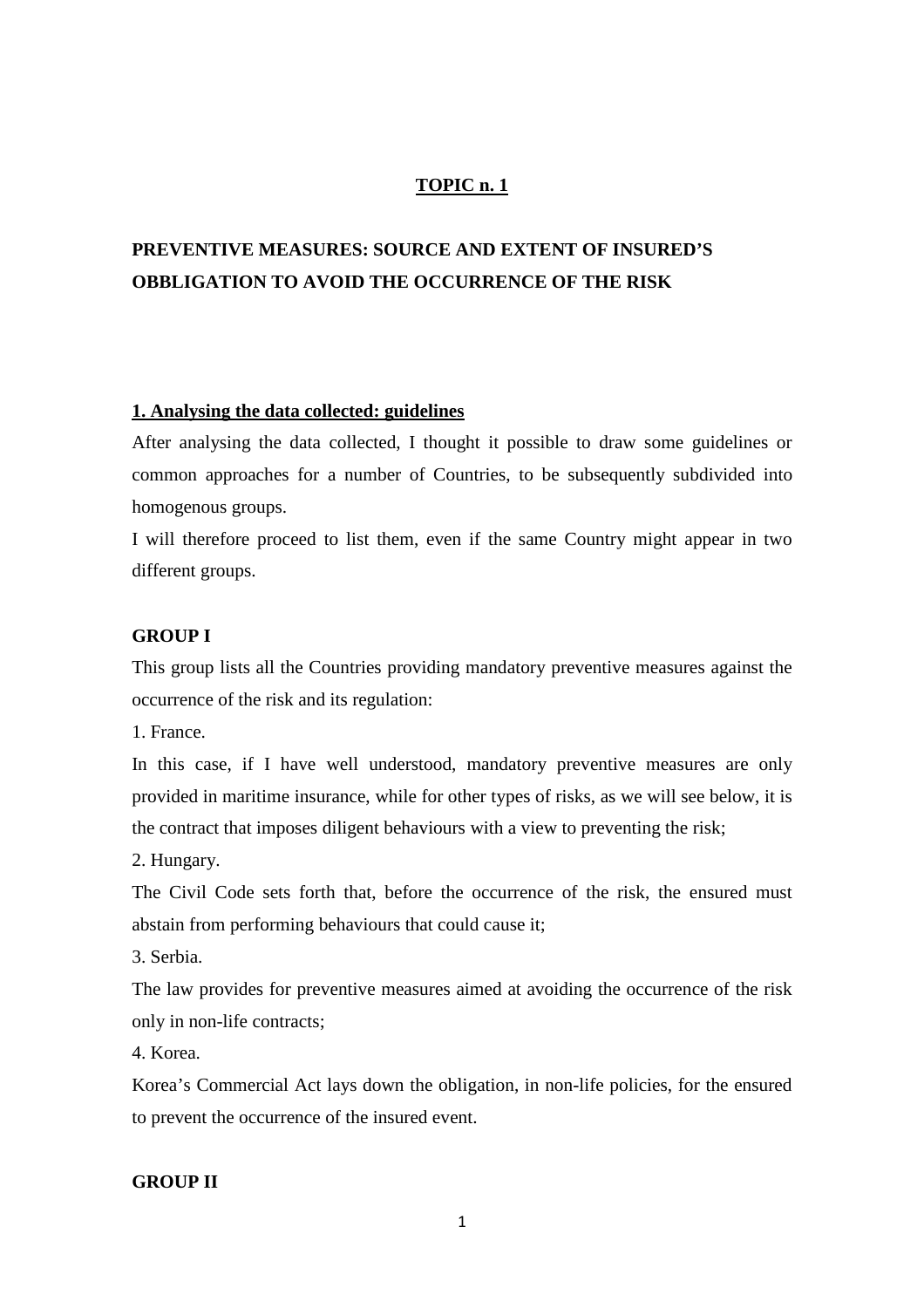This group includes the Countries whose legislation does not prescribe ad hoc measures to avoid the occurrence of the insured event.

Obligations thus conceived are however regulated by *bona fide* principles.

1. Australia.

2. Belgium.

3. Greece.

In addition to the application of general *bona fide* principles, insurance contracts may provide the adoption of specific preventive measures.

4. France.

It is the insurance contract that obliges the ensured to act diligently in order to prevent the occurrence of the insured event.

5. Portugal.

After having signed the policy, the contracting party, whether it be the ensured or the beneficiary, must act with the diligence of a reasonable and prudent man.

## **GROUP III**

The cases listed in this group are less homogeneous.

They deal with "bone-fixing" contractual measures because, should there be a change in the insured risk – which must mandatorily be notified to the insurer – the insurer has the option of cancelling the contract or proportionately limiting the size of compensation, according to the new level of risk and the premium originally paid.

On the basis of this common denominator, in my opinion, the cases at hand are not only less uniform but also more extended.

In my opinion, their extension also impacts the very concept of preventive measure.

In this phase, I will limit myself to illustrating the range of measures and come back to the issue for a more in-depth analysis later on.

Focusing now on the contents of the measures, there is a group of Countries in which the risk is initially assessed on the basis of the contracting party's pre-contractual risk appraisal or statements.

This is true in Italy, Mexico, Germany, Poland and Switzerland.

In most cases, the contract is "fixed" if the insured risk becomes higher.

This is provided for by law in:

- 1. Switzerland
- 2. Austria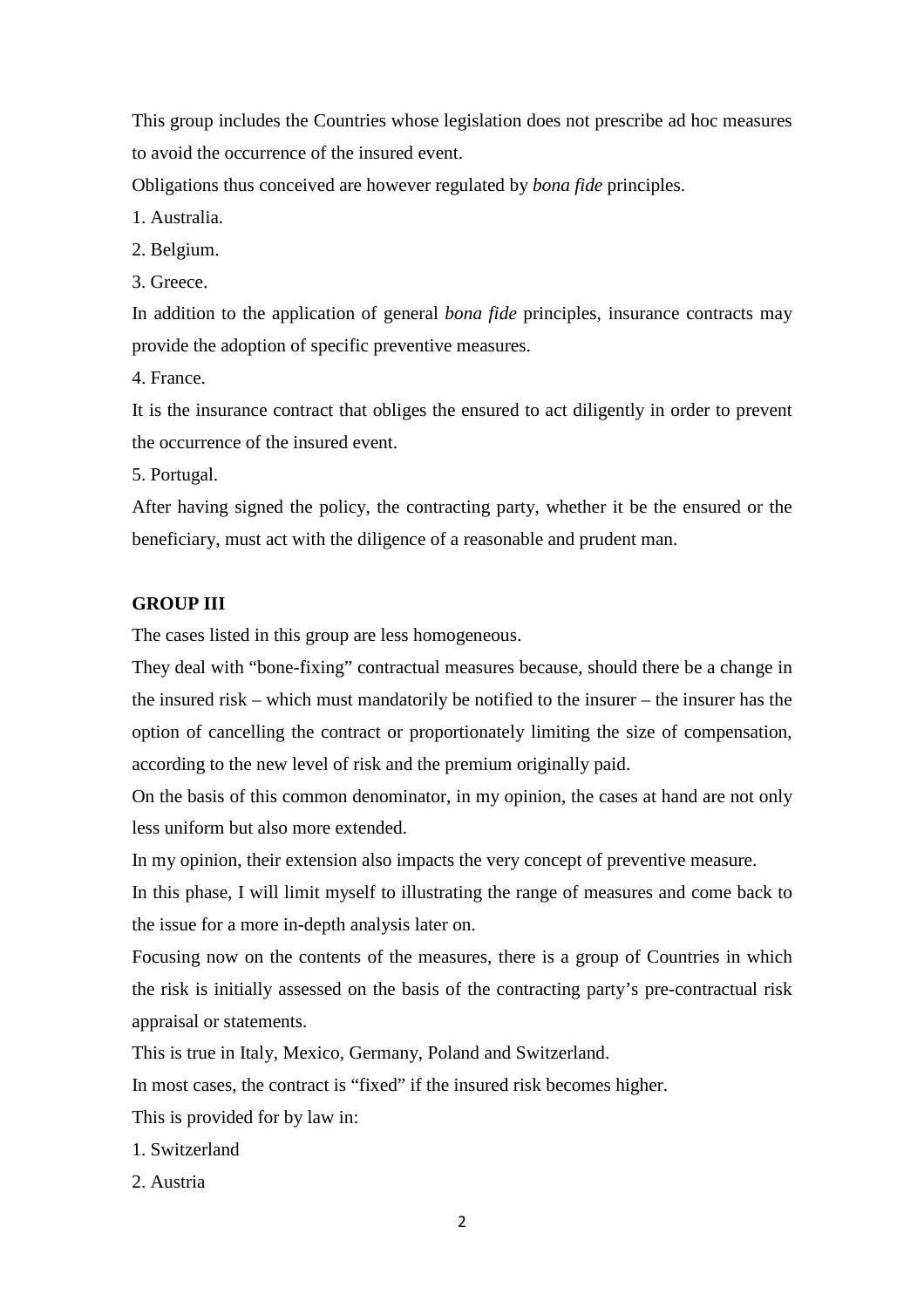3. Italy

- 4. Germany
- 5. Mexico

Furthermore, I think that ex ante preventive and/or risk occurrence downsizing measures, include the so-called exclusion clauses and/or insurability conditions, which are so widespread in Italy and, judging from the data collected, also applied in the United States, Australia, Great Britain, Denmark, Serbia, France, Hungary, Greece, Brazil, Bolivia, Belgium, Switzerland and Mexico.

### **GROUP IV**

Lastly, there is a group of Countries, which is considerably significant in terms of the dimension and relevance of its components, in which there is a prevalence of ex post measures destined to reduce the losses deriving from the insured event.

These are:

- 1. The UK
- 2. The U.S.
- 3. Hong Kong
- 4. Japan
- 5. Colombia
- 6. Spain
- 7. Uruguay
- 8. Turkey

### **2. Transparency and prevention: two sides of the same coin?**

The heterogeneous nature of the sizable material collected suggests to proceed by macro thematic areas that are transversal to both Common Law and Civil Law countries.

With a view to making a systematic classification, I would like to begin by dwelling on the extension of the notion of risk prevention measures.

It is clear that these include all the clauses, whether contractual or mandatory by law, expressly obliging the ensured to "do" or "not do" something, precisely in order to avoid the occurrence of the insured event.

However, this wording is explicitly used only in Group I countries, even if the issue is not neglected in other countries, although these take a different systematic and methodological approach to the issue.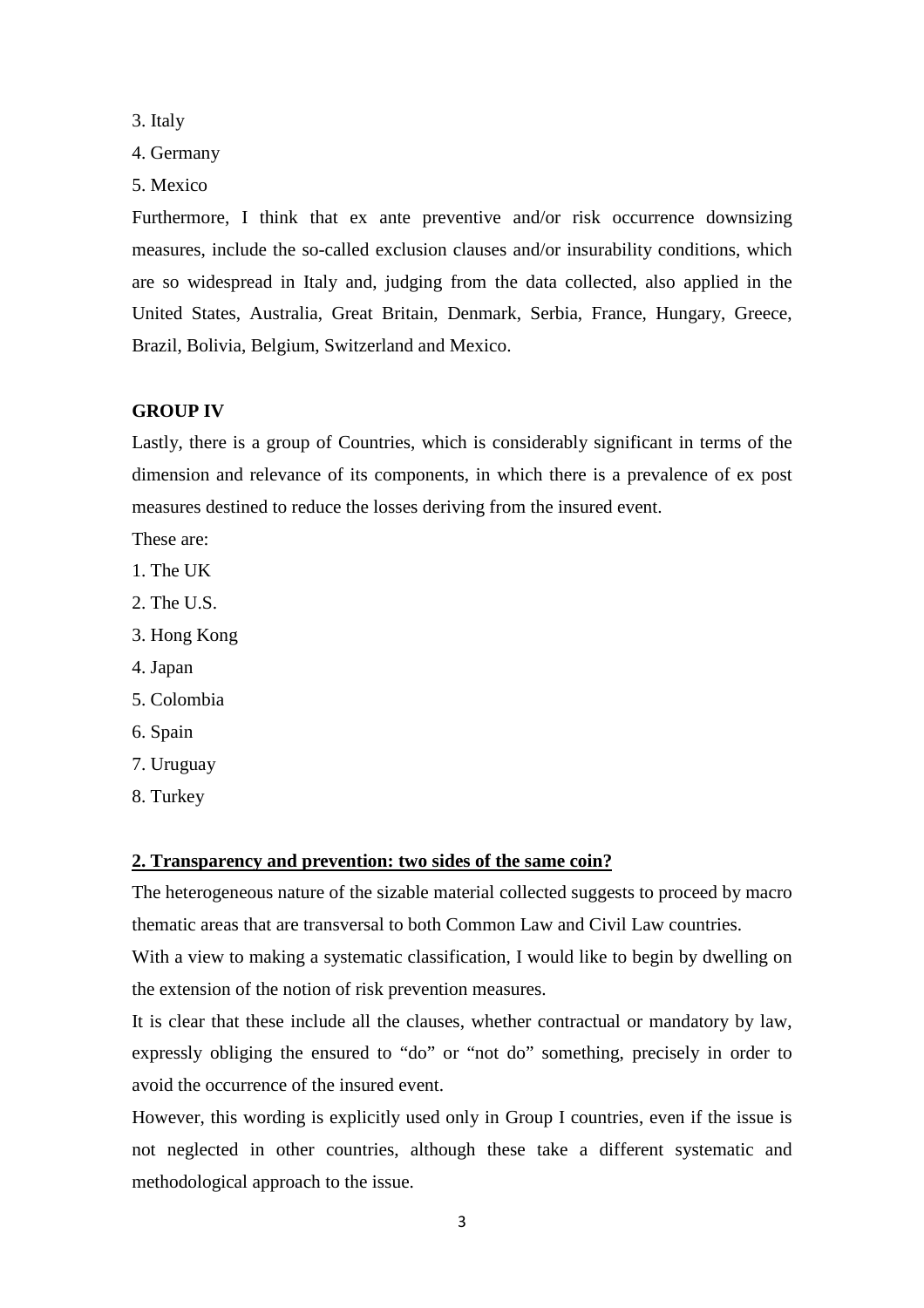The ensured is required to adopt a number of indirect measures aimed at avoiding the conditions foreboding the occurrence of the event.

Let us take a look at them, through the cases listed in Group II.

As I was saying, these are contract-fixing cases because the insurer accurately calibrates the risk on the basis of the information mandatorily provided by the ensured.

I think this has a "downsizing" effect on claims because if the obligation is not met, the insurer is legitimised to cancel the contract even before the risk occurs, thus also terminating his obligation to pay compensation.

This is what makes the preventive measure more effective – both in general terms and in view of an eventual mutual insurance fund scheme – because the insurer "expels" the risks that are not homogenous with his risk portfolio or that are essentially different from those that he had originally accepted to take.

Moreover, most of the legal systems analysed provide for constant risk control – throughout the performance of contract – by imposing upon the insured the obligation to notify any worsening in the risk.

Also in this case, contractual non-performance is punished with the cancellation of contract and/or with the reduction of compensation, as shall be illustrated in depth in the papers illustrating sanctioning measures.

Again, insurable risk or risk restriction clauses are very widespread.

In this case, contract fixing or the "restriction/prevention" of claims occurs ex ante because the policy can be stipulated and/or the indemnity paid only if the ensured falls within the pre-established parameters set in insurability clauses.

Among the many options available are the clauses subordinating the effectiveness of insurance coverage to age (health insurance) or the recurrence of particular conditions (e.g. the existence of an effective fire-extinguishing system in a fire insurance policy or of a good burglary alarm in theft insurance). Somewhat similar to these clauses are the conditions that subordinate the effectiveness of automobile liability insurance to the "state" of the driver, meaning thereby that he or she must not be a drug addict or alcoholic, or the typology of the area driven through. Some life insurance policies, for example, exclude HIV patients from the list of insurable people.

It is clear that, by including a "restrictive" clause, the insurer excludes from coverage people exposed to higher or abnormal risks.

The downsizing and/or preventive measures against the occurrence of the insured risk are grounded on a careful risk classification and management system.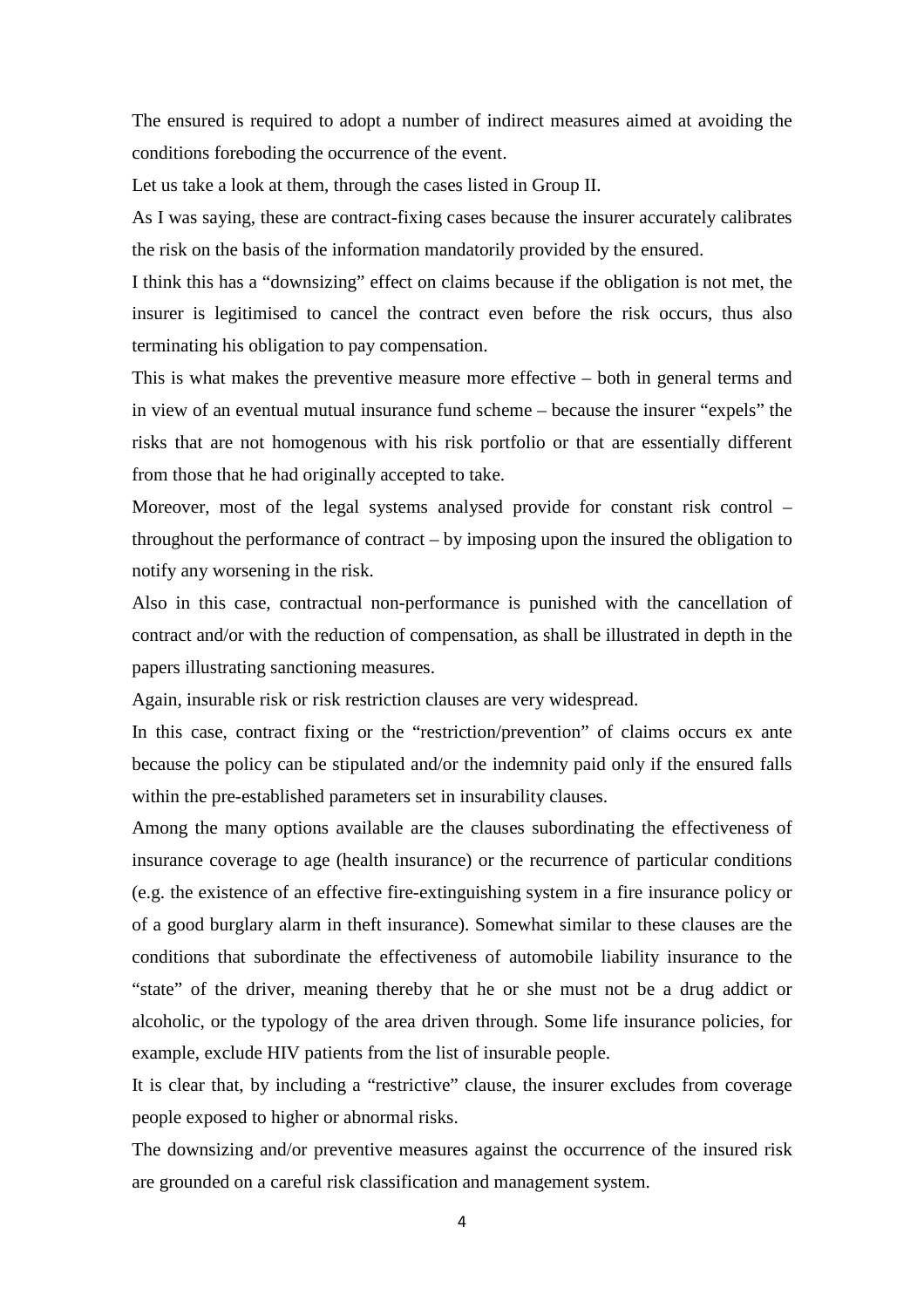In this respect, Italy has recently reformed its automobile liability insurance regulation.

If a car undergoes an inspection before stipulating the contract or is fitted with the socalled Event Data Recorder, the ensured is entitled to a significant premium reduction. These are measures aimed at preventing the risk because, by monitoring the automobile's road performance (average speed, average number of kilometres covered) – especially in the case of an Event Data Recorder – the insurer encourages the ensured to behave virtuously, thus preventing the risk, and even in the case in which the event occurs, he nonetheless avoids having to pay undue indemnities (because the Event Data Recorder can reconstruct the dynamic of the incident).

In drawing some conclusions, I think that there is a clear connection between information disclosure – which is the leitmotif of our Congress – and insurance preventive measures, intended as the correct ex ante screening and close monitoring of risks.

This approach is becoming increasingly widespread in Italy, especially in the field of automobile liability insurance.

It leads me to wonder if the same tendency is also present in other Countries: I am thinking of Germany, where pre-contractual information disclosure is quoted but is only considered a risk assessment instrument and not a preventive measure in its own right, and how it is evolving, also in view of its effect on the economic consequences of laws, and its effectiveness.

#### **3. The** *bona fide* **principle as a preventive measure**

Literature on the *bona fide* clause is vary vast, both in Italy and in other Countries.

As it meets the need to avoid an excessive discretionary power in its application because of its general and indefinite nature, it has ended up playing a role so important that it has now become essential. It is essential both in order to adapt the whole body of legislation to the new socio-economic needs, all of which cannot be readily taken into consideration by the legislator, and also to adjust the law to the circumstances, on a case-by-case basis.

In Italy, the *bona fide* principle in the regulation of insurance contracts appears to be marginal.

Broadly speaking, it should be preliminarily specified that the *bona fide* principle may be relevant in the following: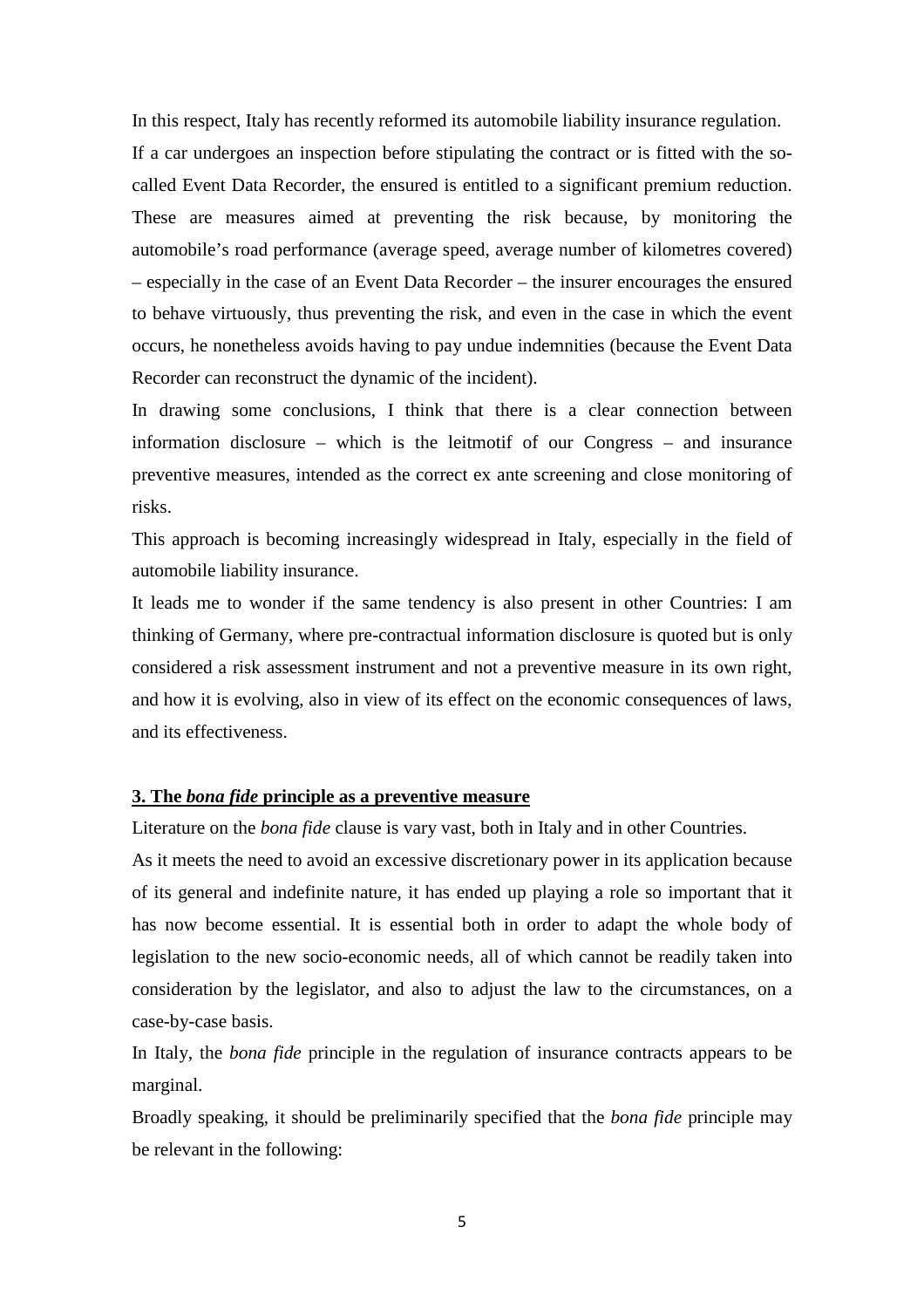**(I)** in pre-contractual negotiations. For example, if the seller of a property omits to inform the buyer that he has filed a request for a mortgage but, at the same time, guarantees that the property is free from all claims, charges and encumbrances. The Supreme Court has identified evidence of fraud in such dealings and, in asserting the *bona fide* principle, specified that the source of the information disclosure duty may also lie in an «extra penal» norm, namely Art. 1377 of the Italian Civil Code, which imposes on the parties to a pre-contractual negotiation the obligation to behave according to the bona fide principle.

 **(II)** in the execution of contract. For example, a nine-year lease contract is stipulated for a lot of land on which the lessee is to build a car-rental facility: the contract is subordinated to the issue of the necessary authorisations to build the facility; the authorisation is not issued because of the lessor's refusal to sign the application form. The *bona fide* principle laid down in Art. 1358 of the Italian Civil Code also applies to this case. The Court, in investigating the cause of the lessee, specified that «if the obligor or seller sells a property under the condition precedent of the prior issue of the administrative authorisations required for the performance of the economic activities that the counterparty proposes, he has the duty to perform, for his cause to be kept intact, and acting in good faith (Art. 1358 of the Civil Code), all the activities that depend on him for the realization of the condition and not impede the Public Administration from issuing the authorizations». This implies that the seller is responsible of the consequences of the non-performance of the contractual obligation undertaken vis-à-vis the other party, who is entitled to request the cancellation of contract and compensation for the losses suffered, to be ascertained according to the criterion of the rightfulness of cause, thus acknowledging the loss in the case in which, in consideration of the de facto situation at the time of non-performance, it is deemed that the condition could have been realized, because it was possible to obtain the legitimate issue of authorizations in compliance with applicable laws (Court of Cassation ruling n. 6676 of 2 June 1992).

Lastly,

**(III)** in the interpretation of the contract (Art. 1366 of the Civil Code).

However, as previously stated, the *bona fide* principle only marginally applies to insurance contracts, both in pre-contractual negotiations and in their execution.

It can be reasonably claimed that this derives from the clauses on pre-contractual statements, the worsening of the risk and the conditions of insurability. It is scarcely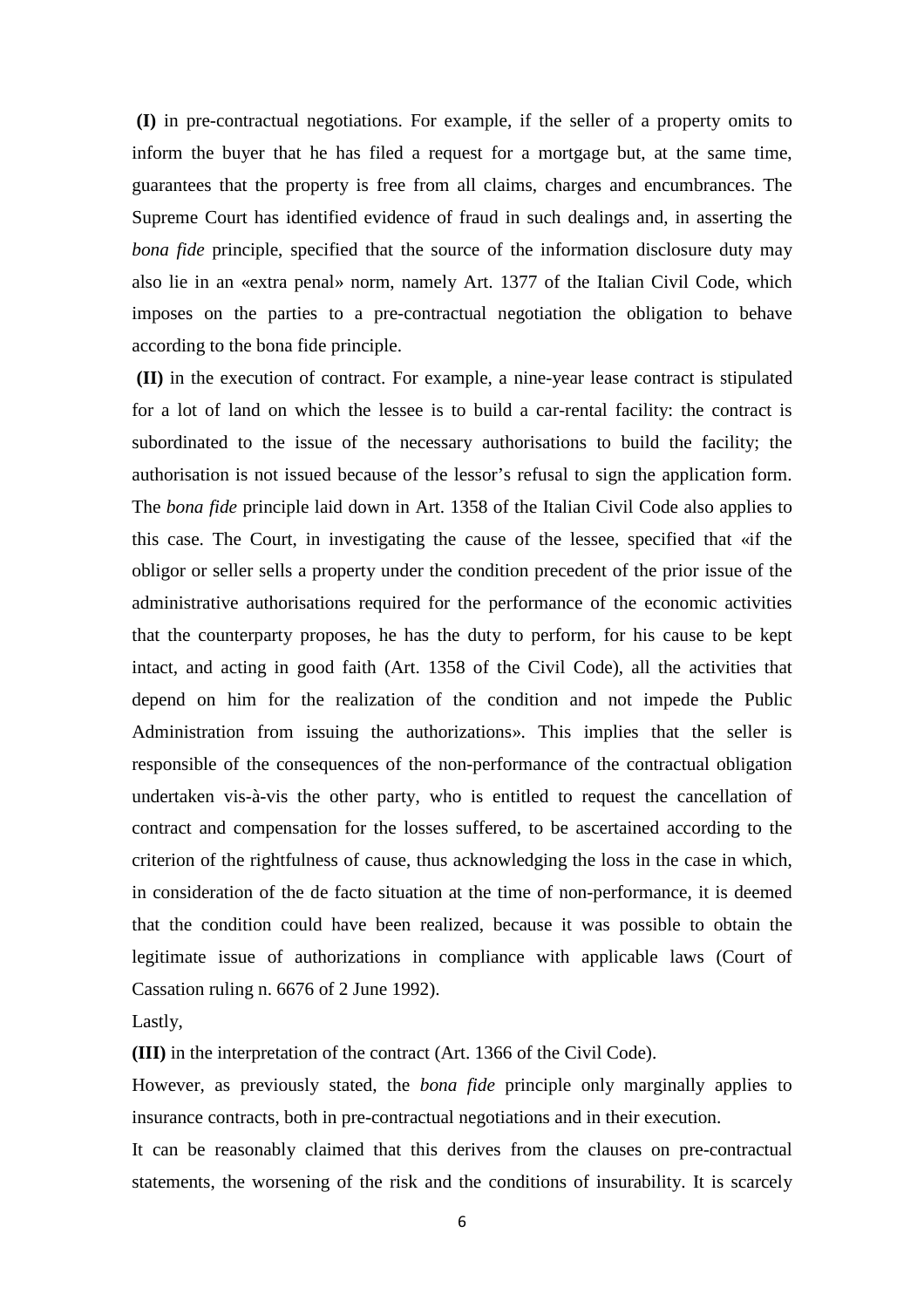useful to apply a general principle where the Civil Code specifically establishes the main obligations in order to act in good faith. Instead, the *bona fide* principle finds a broader application in the interpretation of the clauses contained in insurance policies.

For example, in a not too recent case, the customer underwrote an insurance policy against damages to his home deriving from "tornadoes, storms and hurricanes". However, the damage was ultimately caused by a heavy snowstorm.

A court was seized to interpret the meaning of the clause and the Judge, relying on Civil Code Articles 1366 (bona fide interpretation) and 1370 (*interpretatio contra stipulato rem*), found the guarantee to be enforceable.

An interesting use is made of the *bona fide* clause in the failure to file a claim according to the procedures specified in the policy.

In this case, court rulings state that it is necessary to rely on the *bona fide* principle in assessing whether the different form of notification adopted can be considered equivalent to those established in the contract.

In any case, it is quite customary to have these clauses – considered to be restrictive – specifically approved in compliance to Articles 1341 and 1342 of the Civil Code, in order to have the certainty that they are enforceable vis-à-vis the insured.

The use made of this principle in the joint sittings of the Court of Cassation divisions is even more significant. They relied on the principle in settling a dispute arising from the violation of premium regulations and, more specifically, the clause obliging the ensured to pay an initial minimum premium and a final premium, depending on the risks guaranteed during the insurance period. This occurs in professional liability policies, in which the final premium is established on the basis of the invoice volume during the period under observation.

According to the Supreme Court, in settling controversies relative to the so-called premium regulation clause in insurance contracts, trial judges must rely on general rules regulating contractual obligations (Articles 1218, 1366 and 1375 of the Civil Code) in qualifying the policy-holder's violation of the contractual obligation to disclose information as non-performance or not.

If general rules are applied, the failure to notify a change in the variable elements requiring the obligation to pay the balance of a sizable portion of the variable premium, can be considered contrary to the *bona fide* principle and therefore legally relevant.